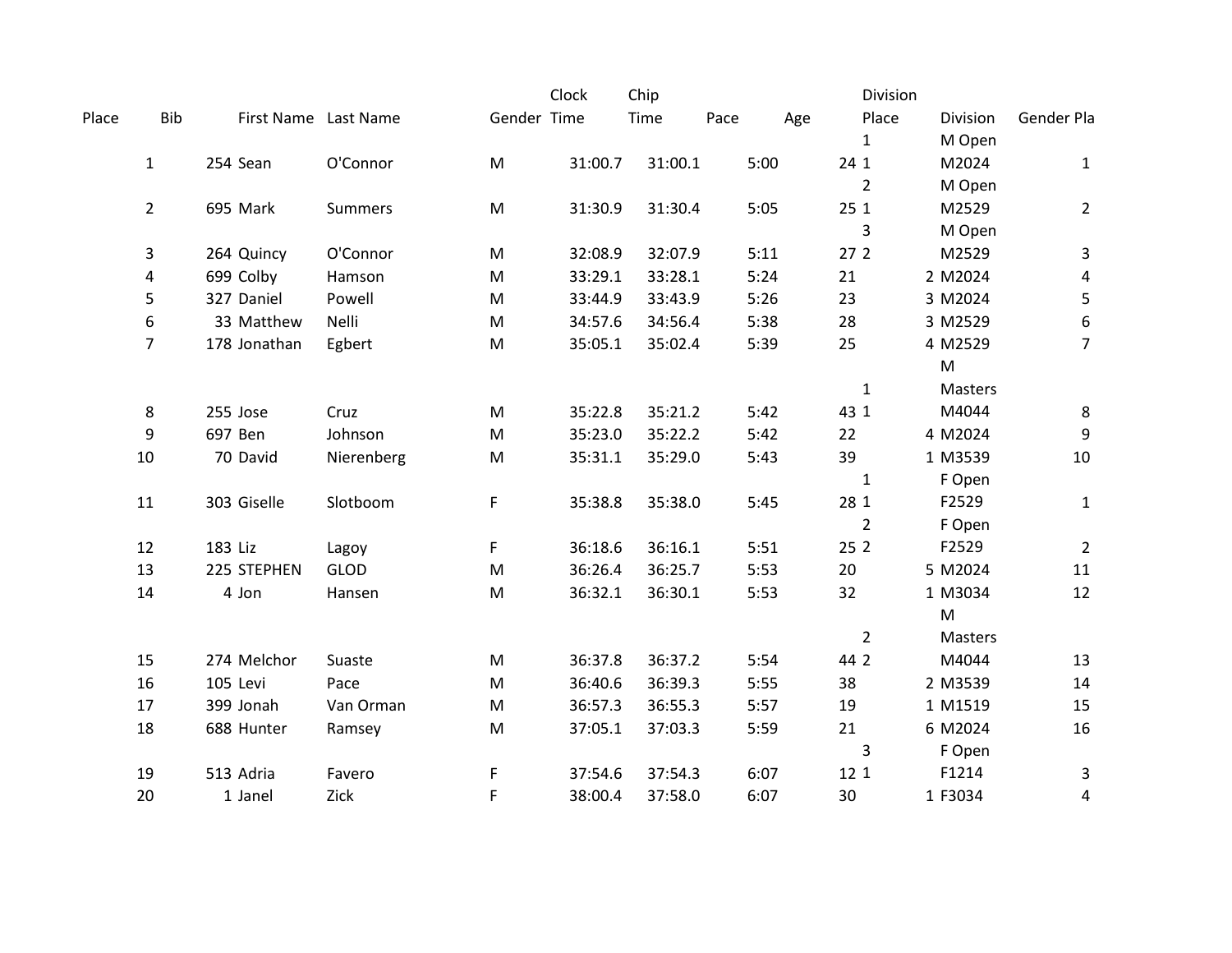|    |               |                 |   |         |         |      |                | M         |                  |
|----|---------------|-----------------|---|---------|---------|------|----------------|-----------|------------------|
|    |               |                 |   |         |         |      | 3              | Masters   |                  |
| 21 | 127 Stephen   | Robinson        | M | 38:24.6 | 38:22.4 | 6:11 | 46 1           | M4549     | 17               |
|    |               |                 |   |         |         |      | $\mathbf{1}$   | F Masters |                  |
| 22 | 160 Christina | Perry           | F | 38:34.8 | 38:32.5 | 6:13 | 40 1           | F4044     | 5                |
| 23 | 50 Thatcher   | Olson           | M | 38:56.1 | 38:53.1 | 6:16 | 31             | 2 M3034   | $18\,$           |
| 24 | 329 Alan      | Lam             | M | 39:03.1 | 38:58.6 | 6:17 | 33             | 3 M3034   | 19               |
| 25 | 341 James     | <b>Barnes</b>   | M | 39:03.8 | 39:00.3 | 6:17 | 42             | 3 M4044   | 20               |
| 26 | 167 Dallin    | Graham          | M | 39:27.6 | 39:20.9 | 6:21 | 33             | 4 M3034   | 21               |
| 27 | 209 Ben       | Weaver          | M | 39:29.6 | 39:27.2 | 6:22 | 25             | 5 M2529   | 22               |
| 28 | 693 Bryce     | Peterson        | M | 39:55.0 | 39:54.0 | 6:26 | 37             | 3 M3539   | 23               |
| 29 | 151 Nick      | Dorsett         | M | 40:03.5 | 39:55.6 | 6:26 | 26             | 6 M2529   | 24               |
| 30 | 104 Soren     | Moller          | M | 39:58.8 | 39:56.8 | 6:27 | 51             | 1 M5054   | 25               |
| 31 | 211 Kyle      | Kemper          | M | 40:08.5 | 40:03.7 | 6:28 | 29             | 7 M2529   | 26               |
| 32 | 334 John      | Krystof         | M | 40:19.1 | 40:12.2 | 6:29 | 36             | 4 M3539   | 27               |
| 33 | 247 Jenna     | Goodrum         | F | 41:11.9 | 41:04.5 | 6:37 | 30             | 2 F3034   | $\boldsymbol{6}$ |
| 34 | 690 James     | Howton          | M | 41:11.5 | 41:07.9 | 6:38 | 47             | 2 M4549   | 28               |
| 35 | 304 Lawrence  | Cannon          | M | 41:21.4 | 41:12.5 | 6:39 | 49             | 3 M4549   | 29               |
| 36 | 385 Brett     | Solberg         | M | 42:20.3 | 41:25.8 | 6:41 | 35             | 5 M3539   | 30               |
| 37 | 144 Rob       | Murphy          | M | 41:32.4 | 41:27.6 | 6:41 | 57             | 1 M5559   | 31               |
| 38 | 257 Eric      | Curry           | M | 41:38.8 | 41:32.5 | 6:42 | 41             | 4 M4044   | 32               |
| 39 | 49 Ron        | Reeder          | M | 41:45.0 | 41:40.4 | 6:43 | 40             | 5 M4044   | 33               |
| 40 | 253 Kelli     | Smith           | F | 42:12.0 | 41:54.3 | 6:46 | 33             | 3 F3034   | $\overline{7}$   |
| 41 | 17 Mark       | Payne           | M | 45:54.3 | 41:55.8 | 6:46 | 49             | 4 M4549   | 34               |
| 42 | 384 Reese     | Thorne          | M | 42:00.6 | 41:57.1 | 6:46 | 17             | 2 M1519   | 35               |
| 43 | 331 Zach      | Talley          | M | 42:00.6 | 41:57.1 | 6:46 | 37             | 6 M3539   | 36               |
|    |               |                 |   |         |         |      | $\overline{2}$ | F Masters |                  |
| 44 | 312 Jessica   | Stanford        | F | 42:12.0 | 42:05.8 | 6:47 | 52 1           | F5054     | $\,8\,$          |
| 45 | 31 Spencer    | Holt            | M | 42:23.5 | 42:13.8 | 6:49 | 43             | 6 M4044   | 37               |
| 46 | 241 Taha      | Mahmood         | M | 42:20.1 | 42:18.9 | 6:50 | 58             | 2 M5559   | 38               |
| 47 | 696 Scott     | <b>Browning</b> | M | 42:51.0 | 42:45.4 | 6:54 | 52             | 2 M5054   | 39               |
| 48 | 163 Evan      | Johnson         | M | 42:52.3 | 42:48.6 | 6:54 | 51             | 3 M5054   | 40               |
| 49 | 14 Theo       | Evans           | M | 42:55.9 | 42:54.3 | 6:55 | 16             | 3 M1519   | 41               |
| 50 | 135 Andy      | Garza           | M | 43:13.5 | 42:55.6 | 6:55 | 56             | 3 M5559   | 42               |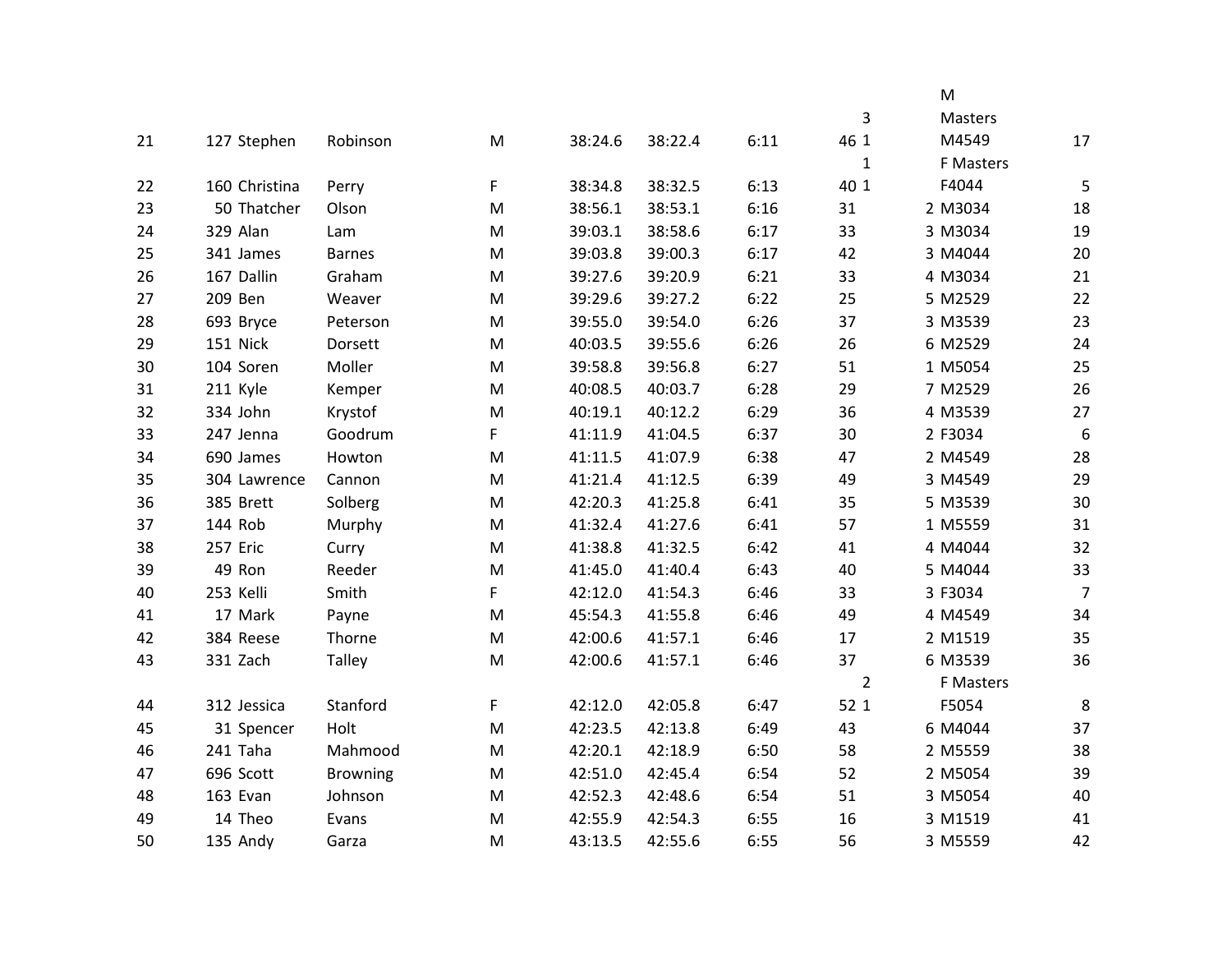| 51 | 375 Jackie   | Bellisari          | F            | 43:10.3 | 43:08.6 | 6:58 | 29   | 3 F2529   | 9  |
|----|--------------|--------------------|--------------|---------|---------|------|------|-----------|----|
| 52 | 308 Morgan   | Ratte              | F            | 43:19.9 | 43:14.5 | 6:58 | 29   | 4 F2529   | 10 |
| 53 | 268 Tyson    | Hintze             | M            | 43:33.6 | 43:22.9 | 7:00 | 31   | 5 M3034   | 43 |
|    |              |                    |              |         |         |      | 3    | F Masters |    |
| 54 | 72 Jamesina  | Simpson            | F            | 43:39.4 | 43:35.6 | 7:02 | 40 2 | F4044     | 11 |
| 55 | 382 Kevin    | Nguyen             | M            | 43:57.3 | 43:38.9 | 7:02 | 34   | 6 M3034   | 44 |
| 56 | 309 Claire   | Shaffer            | F            | 43:44.6 | 43:44.6 | 7:03 | 33   | 4 F3034   | 12 |
| 57 | 12 Donald    | Hinks              | M            | 44:19.7 | 44:09.8 | 7:07 | 53   | 4 M5054   | 45 |
| 58 | 685 Shayla   | Manitowabi-Huebner | $\mathsf{F}$ | 44:41.6 | 44:17.3 | 7:09 | 24   | 1 F2024   | 13 |
| 59 | 295 Paul     | Fulton             | M            | 44:22.9 | 44:18.7 | 7:09 | 56   | 4 M5559   | 46 |
| 60 | 126 Tim      | Mckissick          | M            | 44:24.9 | 44:21.8 | 7:09 | 53   | 5 M5054   | 47 |
| 61 | 83 Dale      | Cable              | M            | 44:35.3 | 44:28.5 | 7:10 | 60   | 1 M6064   | 48 |
| 62 | 321 Michael  | Laputka            | M            | 44:38.4 | 44:33.1 | 7:11 | 56   | 5 M5559   | 49 |
| 63 | 71 Kathleen  | McKee              | F            | 45:00.7 | 44:52.8 | 7:14 | 37   | 1 F3539   | 14 |
| 64 | 139 Lindsey  | Fitzgerald         | F            | 45:08.0 | 44:57.9 | 7:15 | 32   | 5 F3034   | 15 |
| 65 | 179 Darby    | Dustman            | F            | 45:15.6 | 45:02.4 | 7:16 | 28   | 5 F2529   | 16 |
| 66 | 147 Kiyome   | Johnson            | F            | 45:24.7 | 45:17.4 | 7:18 | 26   | 6 F2529   | 17 |
| 67 | 333 Annalisa | Krystof            | F            | 45:31.3 | 45:23.5 | 7:19 | 43   | 3 F4044   | 18 |
| 68 | 224 DAVID    | GLOD               | M            | 45:51.5 | 45:44.2 | 7:23 | 49   | 5 M4549   | 50 |
| 69 | 9 Katie      | Snavely            | F            | 45:52.8 | 45:48.6 | 7:23 | 33   | 6 F3034   | 19 |
| 70 | 387 Melinda  | Aaron              | F            | 46:07.6 | 46:01.1 | 7:25 | 45   | 1 F4549   | 20 |
| 71 | 318 Jeff     | Straley            | M            | 46:17.8 | 46:10.4 | 7:27 | 59   | 6 M5559   | 51 |
| 72 | 386 Colin    | Silver             | M            | 46:30.0 | 46:17.0 | 7:28 | 18   | 4 M1519   | 52 |
| 73 | 146 Thomas   | Wright             | M            | 46:46.0 | 46:39.2 | 7:31 | 25   | 8 M2529   | 53 |
| 74 | 244 Benjamin | Awerkamp           | M            | 46:43.1 | 46:40.3 | 7:32 | 33   | 7 M3034   | 54 |
| 75 | 40 Allison   | Thompson           | F            | 47:14.3 | 46:54.4 | 7:34 | 36   | 2 F3539   | 21 |
| 76 | 138 Erica    | Foulser            | F            | 47:06.1 | 46:54.6 | 7:34 | 34   | 7 F3034   | 22 |
| 77 | 41 Jacob     | Thompson           | M            | 47:14.4 | 46:55.4 | 7:34 | 35   | 7 M3539   | 55 |
| 78 | 273 Ritchie  | Hughes             | M            | 47:26.4 | 46:59.1 | 7:35 | 42   | 7 M4044   | 56 |
| 79 | 65 Meg       | Peterson           | F            | 48:45.8 | 47:14.5 | 7:37 | 39   | 3 F3539   | 23 |
| 80 | 10 Felipe    | Moreira            | M            | 48:08.4 | 47:15.1 | 7:37 | 41   | 8 M4044   | 57 |
| 81 | 132 Lucy     | <b>Biles</b>       | F            | 47:30.6 | 47:17.9 | 7:38 | 24   | 2 F2024   | 24 |
| 82 | 246 Aubrie   | Haymore            | F            | 47:30.6 | 47:18.3 | 7:38 | 30   | 8 F3034   | 25 |
| 83 | 131 Sandy    | Richman            | M            | 47:31.1 | 47:21.3 | 7:38 | 44   | 9 M4044   | 58 |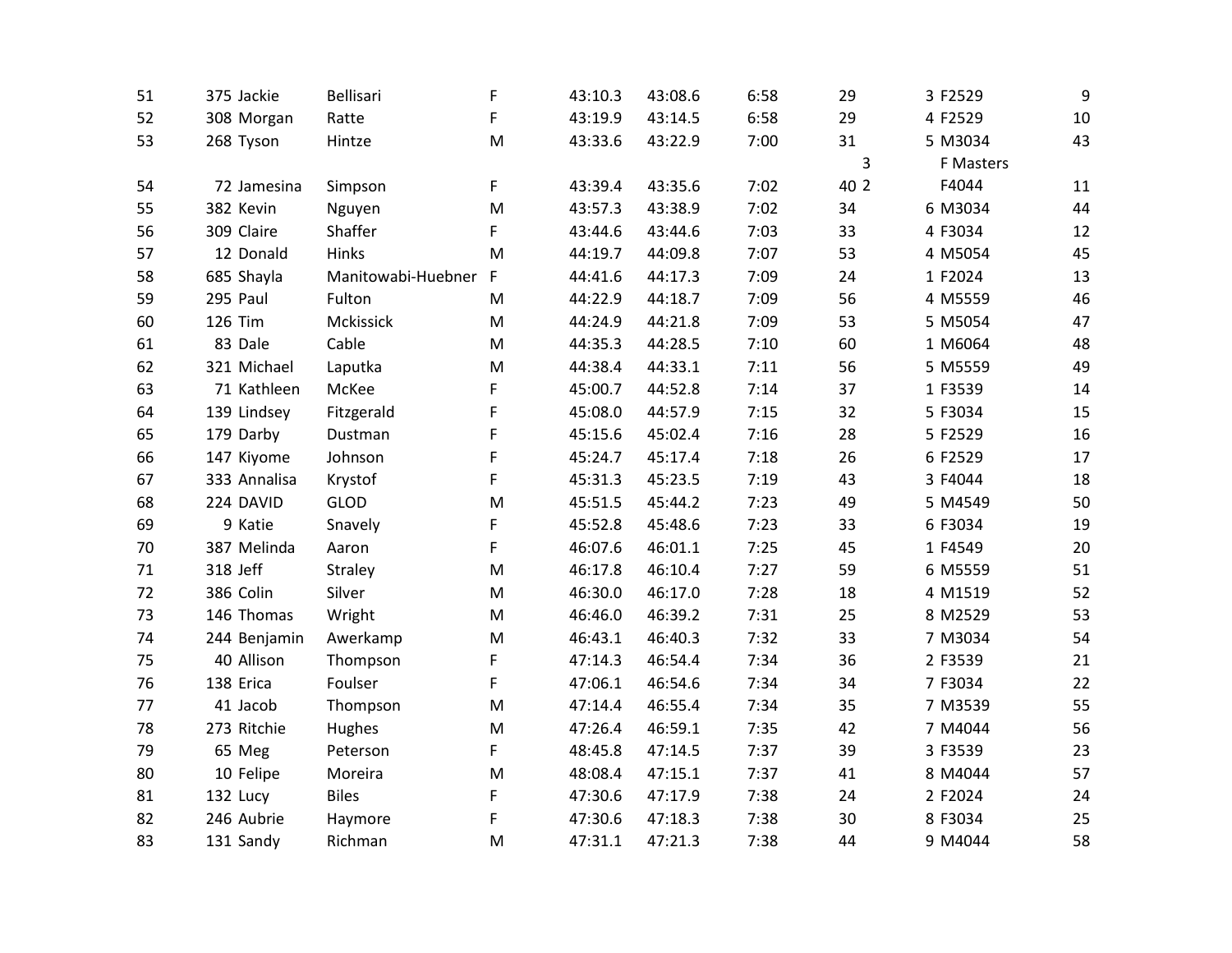| 84  | 106 James                | Gramse         | M | 47:57.4 | 47:44.8 | 7:42 | 39 | 8 M3539  | 59 |
|-----|--------------------------|----------------|---|---------|---------|------|----|----------|----|
| 85  | 30 Klaus                 | Bielefeldt     | M | 48:00.5 | 47:56.3 | 7:44 | 62 | 2 M6064  | 60 |
| 86  | 129 Carson               | Kirk           | M | 48:29.5 | 48:11.8 | 7:46 | 32 | 8 M3034  | 61 |
| 87  | 332 Cody                 | Denter         | M | 49:12.0 | 48:37.8 | 7:51 | 32 | 9 M3034  | 62 |
| 88  | 394 Garit                | Lawson         | M | 49:04.1 | 48:57.3 | 7:54 | 57 | 7 M5559  | 63 |
| 89  | 272 Brandie              | Hoban          | F | 49:14.2 | 49:05.9 | 7:55 | 43 | 4 F4044  | 26 |
| 90  | 293 Tiffany              | Gabriel        | F | 49:28.9 | 49:07.2 | 7:55 | 35 | 4 F3539  | 27 |
| 91  | 684 Daemon               | White          | M | 49:19.4 | 49:07.3 | 7:55 | 14 | 1 M1214  | 64 |
| 92  | 184 Yanick               | Laliberte      | M | 49:20.9 | 49:11.9 | 7:56 | 42 | 10 M4044 | 65 |
| 93  | 263 Christopher La Bella |                | M | 49:59.2 | 49:23.3 | 7:58 | 53 | 6 M5054  | 66 |
| 94  | 5 Duane                  | Huffman        | M | 49:39.5 | 49:25.6 | 7:58 | 41 | 11 M4044 | 67 |
| 95  | 249 Steve                | Martinez       | M | 50:29.0 | 49:32.3 | 7:59 | 53 | 7 M5054  | 68 |
| 96  | <b>114 BILL</b>          | <b>GLICK</b>   | M | 50:05.9 | 49:55.2 | 8:03 | 52 | 8 M5054  | 69 |
| 97  | 390 Dan                  | Jolley         | M | 50:44.9 | 50:32.7 | 8:09 | 63 | 3 M6064  | 70 |
| 98  | 62 Edson                 | Leite          | M | 51:37.4 | 50:33.9 | 8:09 | 41 | 12 M4044 | 71 |
| 99  | 73 Lorena                | Bush           | F | 50:49.9 | 50:42.2 | 8:11 | 43 | 5 F4044  | 28 |
| 100 | 276 Rachel               | Moody          | F | 51:04.2 | 50:53.4 | 8:12 | 41 | 6 F4044  | 29 |
| 101 | 205 Ben                  | Davis          | M | 52:15.6 | 50:55.3 | 8:13 | 43 | 13 M4044 | 72 |
| 102 | 94 Sean                  | Good           | M | 51:28.1 | 51:02.3 | 8:14 | 35 | 9 M3539  | 73 |
| 103 | 157 Erika                | Rosen          | F | 52:16.0 | 51:22.3 | 8:17 | 20 | 3 F2024  | 30 |
| 104 | 687 Joseph               | Mittelstaedt   | M | 51:37.1 | 51:27.9 | 8:18 | 44 | 14 M4044 | 74 |
| 105 | 373 Brynn                | Anderson       | F | 51:42.3 | 51:34.0 | 8:19 | 15 | 1 F1519  | 31 |
| 106 | 265 Andy                 | Naud           | M | 52:02.8 | 51:36.0 | 8:19 | 51 | 9 M5054  | 75 |
| 107 | 691 Natalie              | Modersitzki    | F | 52:16.6 | 52:03.6 | 8:24 | 22 | 4 F2024  | 32 |
| 108 | 156 Mark                 | Rosen          | M | 53:52.8 | 52:58.3 | 8:33 | 64 | 4 M6064  | 76 |
| 109 | 395 Danielle             | Benson         | F | 53:44.2 | 53:06.9 | 8:34 | 32 | 9 F3034  | 33 |
| 110 | 117 JR                   | PEREIRA        | M | 53:24.4 | 53:12.6 | 8:35 | 59 | 8 M5559  | 77 |
| 111 | 43 Glen                  | Josephson      | M | 53:29.2 | 53:17.1 | 8:36 | 52 | 10 M5054 | 78 |
| 112 | 313 John                 | Reilly         | M | 54:33.2 | 53:24.7 | 8:37 | 67 | 1 M6569  | 79 |
| 113 | 92 Heidi                 | <b>Bagley</b>  | F | 54:10.5 | 53:45.7 | 8:40 | 34 | 10 F3034 | 34 |
| 114 | 169 Georgiana            | Donavin        | F | 54:28.5 | 54:04.7 | 8:43 | 63 | 1 F6064  | 35 |
| 115 | 282 Jon                  | Draper         | M | 54:40.2 | 54:10.9 | 8:44 | 30 | 10 M3034 | 80 |
| 116 | 686 Micaela              | Choo           | F | 55:50.9 | 54:37.6 | 8:49 | 47 | 2 F4549  | 36 |
| 117 | 250 Becky                | <b>Burnett</b> | F | 54:55.0 | 54:38.1 | 8:49 | 60 | 2 F6064  | 37 |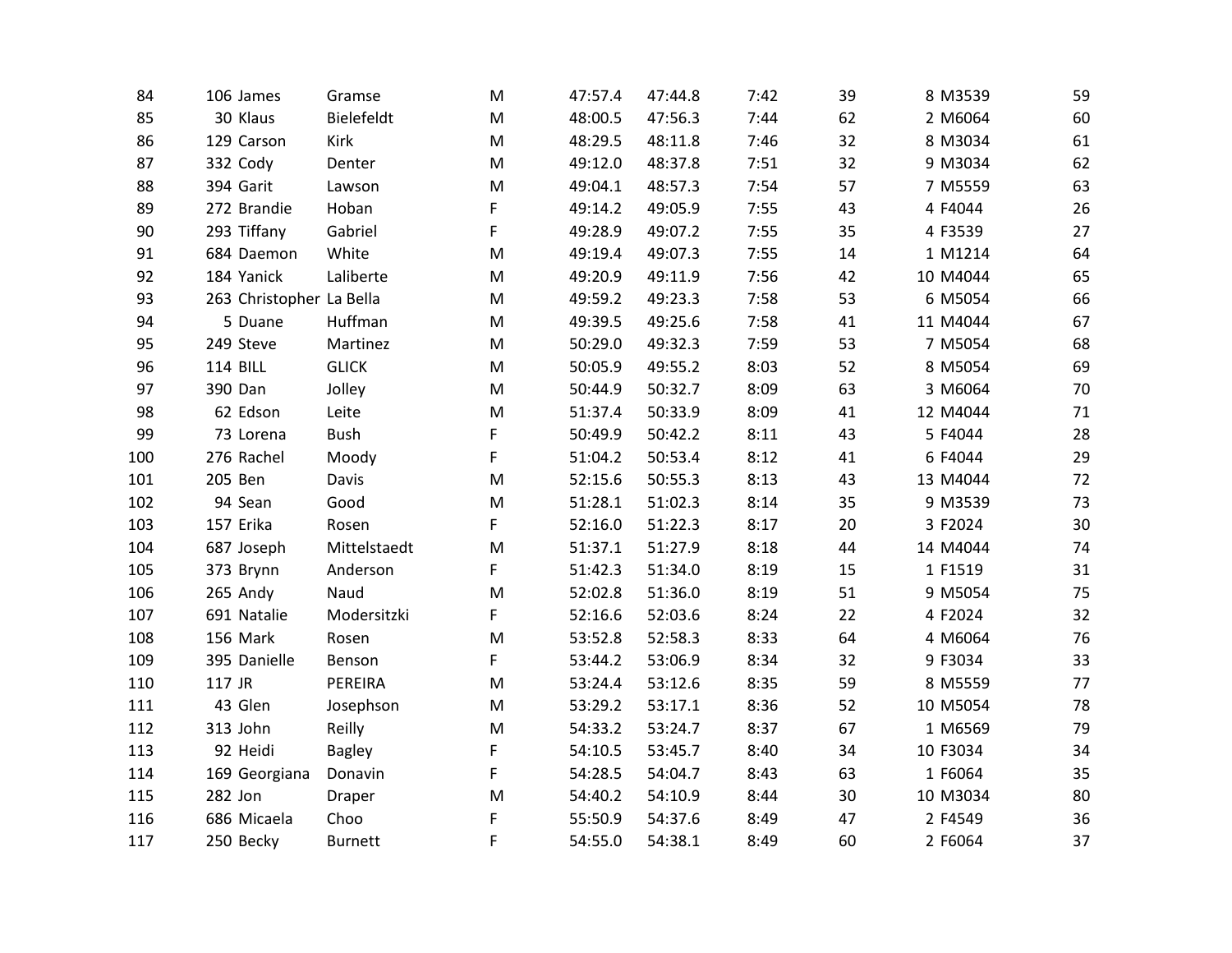| 118 | 130 John     | Robbins          | M         | 55:16.6 | 54:48.9 | 8:50 | 48 | 6 M4549  | 81 |
|-----|--------------|------------------|-----------|---------|---------|------|----|----------|----|
| 119 | 200 Joseph   | Charlton         | M         | 55:19.4 | 54:55.6 | 8:52 | 51 | 11 M5054 | 82 |
| 120 | 100 Mark     | Gardner          | M         | 55:22.3 | 55:02.7 | 8:53 | 62 | 5 M6064  | 83 |
| 121 | 231 Xavier   | Matheson         | M         | 55:56.8 | 55:40.4 | 8:59 | 23 | 7 M2024  | 84 |
| 122 | 251 Rick     | <b>Burnett</b>   | M         | 55:59.8 | 55:42.5 | 8:59 | 59 | 9 M5559  | 85 |
| 123 | 99 Pollyanna | Quigley          | F         | 55:59.5 | 55:44.9 | 9:00 | 47 | 3 F4549  | 38 |
| 124 | 190 Emma     | Olsen            | F         | 56:06.9 | 55:49.5 | 9:00 | 21 | 5 F2024  | 39 |
| 125 | 101 Karen    | Nabity           | F         | 56:19.6 | 56:00.6 | 9:02 | 60 | 3 F6064  | 40 |
| 126 | 192 Kylie    | Findley          | F         | 56:33.0 | 56:09.3 | 9:03 | 32 | 11 F3034 | 41 |
| 127 | 370 Mike     | Cafarelli        | ${\sf M}$ | 56:18.9 | 56:13.5 | 9:04 | 53 | 12 M5054 | 86 |
| 128 | 228 Jeff     | Stowell          | M         | 56:43.4 | 56:32.7 | 9:07 | 60 | 6 M6064  | 87 |
| 129 | 335 Roger    | <b>Butikofer</b> | ${\sf M}$ | 59:31.1 | 56:39.6 | 9:08 | 59 | 10 M5559 | 88 |
| 130 | 271 Erik     | Andersen         | M         | 56:55.5 | 56:41.7 | 9:09 | 39 | 10 M3539 | 89 |
| 131 | 44 Tom       | Nadsady          | M         | 57:08.7 | 56:46.6 | 9:09 | 69 | 2 M6569  | 90 |
| 132 | 292 Blair    | Sullivan         | F         | 57:13.9 | 56:52.1 | 9:10 | 39 | 5 F3539  | 42 |
| 133 | 532 Beatriz  | Santana          | F         | 04:06.1 | 56:56.3 | 9:11 | 43 | 7 F4044  | 43 |
| 134 | 261 Robert   | Flores           | M         | 57:18.0 | 57:01.6 | 9:12 | 36 | 11 M3539 | 91 |
| 135 | 269 Neil     | Cotter           | M         | 58:34.2 | 57:13.6 | 9:14 | 64 | 7 M6064  | 92 |
| 136 | 148 David    | Strahan          | M         | 57:46.3 | 57:20.8 | 9:15 | 46 | 7 M4549  | 93 |
| 137 | 115 Jill     | Wilson           | F         | 57:49.3 | 57:41.1 | 9:18 | 58 | 1 F5559  | 44 |
| 138 | 291 Mason    | Cummins          | M         | 58:21.6 | 57:50.6 | 9:20 | 34 | 11 M3034 | 94 |
| 139 | 189 Shannon  | Graff            | F         | 58:05.3 | 57:51.8 | 9:20 | 55 | 2 F5559  | 45 |
| 140 | 694 Lindsey  | Johnson          | F         | 58:27.0 | 57:55.9 | 9:21 | 25 | 7 F2529  | 46 |
| 141 | 372 Alyssa   | Prescott         | F         | 58:07.5 | 57:59.1 | 9:21 | 15 | 2 F1519  | 47 |
| 142 | 210 Kryssi   | Heckman          | F         | 58:36.3 | 58:10.2 | 9:23 | 40 | 8 F4044  | 48 |
| 143 | 315 McKinzie | Paulsen          | F         | 58:36.8 | 58:10.5 | 9:23 | 28 | 8 F2529  | 49 |
| 144 | 7 Jeff       | Orr              | M         | 58:42.4 | 58:10.9 | 9:23 | 70 | 1 M7074  | 95 |
| 145 | 376 Nathan   | McBride          | M         | 59:23.4 | 58:19.1 | 9:24 | 34 | 12 M3034 | 96 |
| 146 | 140 Jacob    | Madrid           | ${\sf M}$ | 58:36.1 | 58:23.6 | 9:25 | 36 | 12 M3539 | 97 |
| 147 | 371 Paula    | Cafarelli        | F         | 58:30.4 | 58:25.2 | 9:25 | 53 | 2 F5054  | 50 |
| 148 | 22 Cathie    | Carlson          | F         | 59:03.3 | 58:30.3 | 9:26 | 65 | 1 F6569  | 51 |
| 149 | 535 Gerardo  | Reyes            | M         | 05:51.7 | 58:41.6 | 9:28 | 42 | 15 M4044 | 98 |
| 150 | 63 Polly     | Harris           | F         | 58:52.0 | 58:43.2 | 9:28 | 55 | 3 F5559  | 52 |
| 151 | 260 Brennan  | Loyola           | F         | 59:26.3 | 58:49.2 | 9:29 | 36 | 6 F3539  | 53 |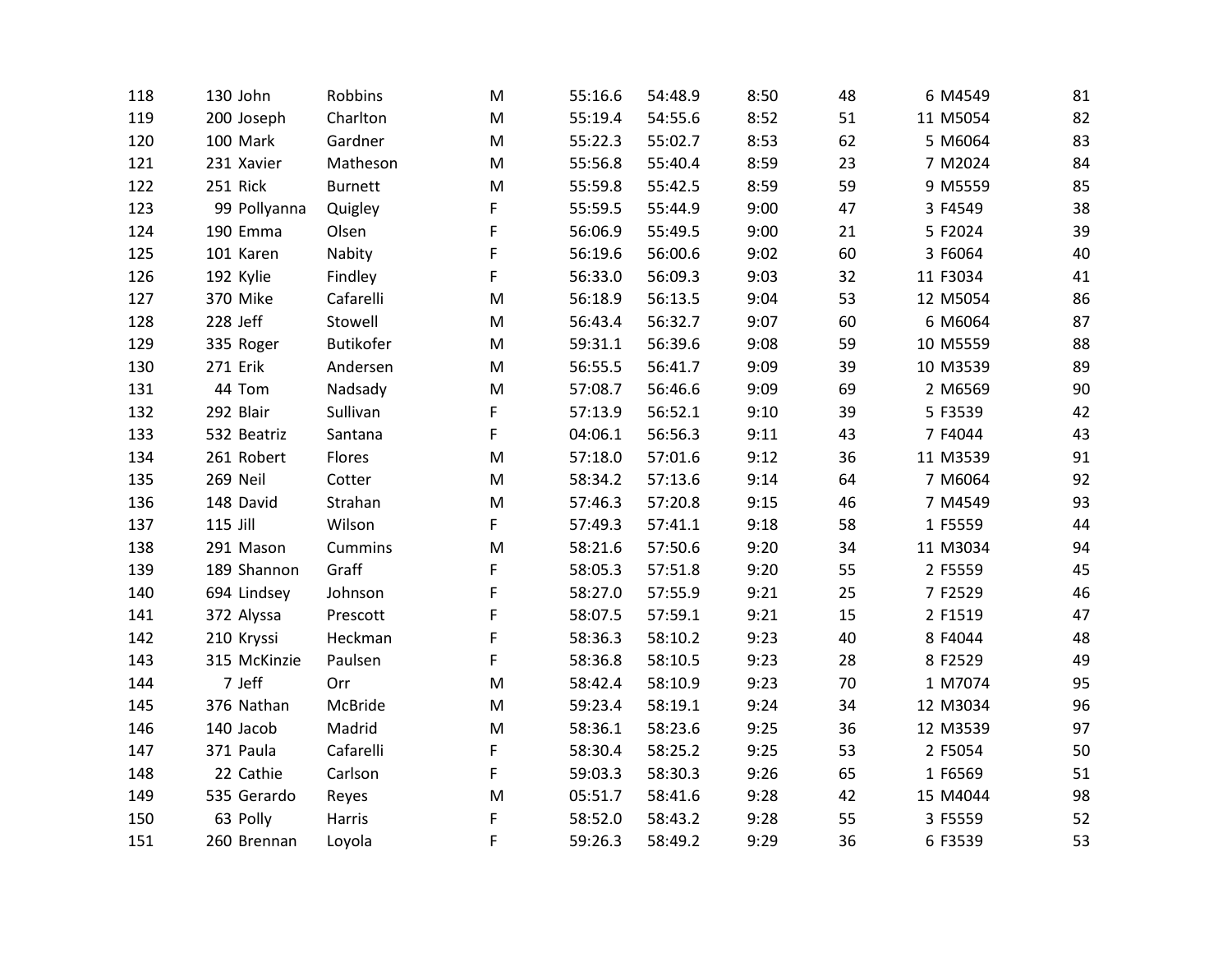| 152 | 29 Danny       | Jacketta       | M | 59:08.2 | 59:02.0 | 9:31  | 57 | 11 M5559 | 99  |
|-----|----------------|----------------|---|---------|---------|-------|----|----------|-----|
| 153 | 166 Liz        | Jensen         | F | 00:07.3 | 59:29.6 | 9:36  | 58 | 4 F5559  | 54  |
| 154 | 159 Jeffrey    | Wilson         | M | 00:10.4 | 59:32.2 | 9:36  | 50 | 13 M5054 | 100 |
| 155 | 201 Jeremy     | Checketts      | M | 59:51.2 | 59:32.4 | 9:36  | 45 | 8 M4549  | 101 |
| 156 | 119 JONI       | <b>HEMOND</b>  | F | 59:59.6 | 59:34.7 | 9:37  | 48 | 4 F4549  | 55  |
| 157 | 13 Anne        | Evans          | F | 00:05.9 | 59:51.1 | 9:39  | 48 | 5 F4549  | 56  |
| 158 | 67 Michael     | Schmollinger   | M | 00:35.2 | 00:07.4 | 9:42  | 55 | 12 M5559 | 102 |
| 159 | 275 Michelle   | Christoffersen | F | 00:28.3 | 00:14.4 | 9:43  | 36 | 7 F3539  | 57  |
| 160 | 678 Nea        | Khong          | F | 00:31.3 | 00:16.3 | 9:43  | 27 | 9 F2529  | 58  |
| 161 | 26 Brian       | Donovan        | M | 01:05.4 | 00:27.5 | 9:45  | 33 | 13 M3034 | 103 |
| 162 | 90 Adam        | Jacobsen       | M | 01:04.2 | 00:35.4 | 9:46  | 55 | 13 M5559 | 104 |
| 163 | 125 Courtney   | Cavalieri      | F | 01:13.2 | 00:55.1 | 9:50  | 34 | 12 F3034 | 59  |
| 164 | 383 Jeremiah   | Auvinen        | M | 01:22.1 | 00:59.0 | 9:50  | 41 | 16 M4044 | 105 |
| 165 | 25 Emily       | Christensen    | F | 01:20.1 | 01:14.0 | 9:53  | 41 | 9 F4044  | 60  |
| 166 | 515 Elizabeth  | Starley        | F | 01:20.1 | 01:14.1 | 9:53  | 41 | 10 F4044 | 61  |
| 167 | 84 Irene       | Call           | F | 01:38.3 | 01:20.1 | 9:54  | 46 | 6 F4549  | 62  |
| 168 | 325 Kelly      | Allen          | F | 01:38.2 | 01:20.4 | 9:54  | 45 | 7 F4549  | 63  |
| 169 | 136 Marcie     | Wallace        | F | 01:50.7 | 01:29.6 | 9:55  | 32 | 13 F3034 | 64  |
| 170 | 110 Jacqueline | Rosen          | F | 02:31.9 | 01:37.6 | 9:56  | 28 | 10 F2529 | 65  |
| 171 | 289 Maria      | Howard         | F | 03:19.4 | 02:40.2 | 10:06 | 43 | 11 F4044 | 66  |
| 172 | 326 MIranda    | Allen          | F | 02:58.1 | 02:42.1 | 10:07 | 20 | 6 F2024  | 67  |
| 173 | 679 Spencer    | Kyle           | M | 03:42.4 | 02:53.4 | 10:09 | 45 | 9 M4549  | 106 |
| 174 | 23 Margaret    | Valdez         | F | 03:25.7 | 03:08.3 | 10:11 | 49 | 8 F4549  | 68  |
| 175 | 296 Brenda     | Recksiek       | F | 03:58.6 | 03:11.7 | 10:12 | 41 | 12 F4044 | 69  |
| 176 | 298 JoEllen    | Kunz           | F | 03:58.8 | 03:12.1 | 10:12 | 55 | 5 F5559  | 70  |
| 177 | 222 gary       | Ladle          | M | 03:16.6 | 03:13.4 | 10:12 | 75 | 1 M7599  | 107 |
| 178 | 288 Karrie     | Middaugh       | F | 03:47.3 | 03:25.3 | 10:14 | 56 | 6 F5559  | 71  |
| 179 | 322 Sylvia     | Daniels        | F | 04:04.1 | 03:28.2 | 10:14 | 44 | 13 F4044 | 72  |
| 180 | 283 Chelise    | Draper         | F | 04:08.6 | 03:39.5 | 10:16 | 28 | 11 F2529 | 73  |
| 181 | 310 Lindsey    | Parton         | F | 04:21.7 | 03:55.1 | 10:19 | 35 | 8 F3539  | 74  |
| 182 | 311 Ashley     | Adama          | F | 04:21.8 | 03:55.9 | 10:19 | 38 | 9 F3539  | 75  |
| 183 | 277 Paul       | Hansen         | M | 04:53.9 | 04:14.2 | 10:22 | 69 | 3 M6569  | 108 |
| 184 | 11 Madison     | Bohannon       | F | 05:00.5 | 04:33.7 | 10:25 | 29 | 12 F2529 | 76  |
| 185 | 212 Kaity      | Mraz           | F | 05:01.9 | 04:43.0 | 10:26 | 32 | 14 F3034 | 77  |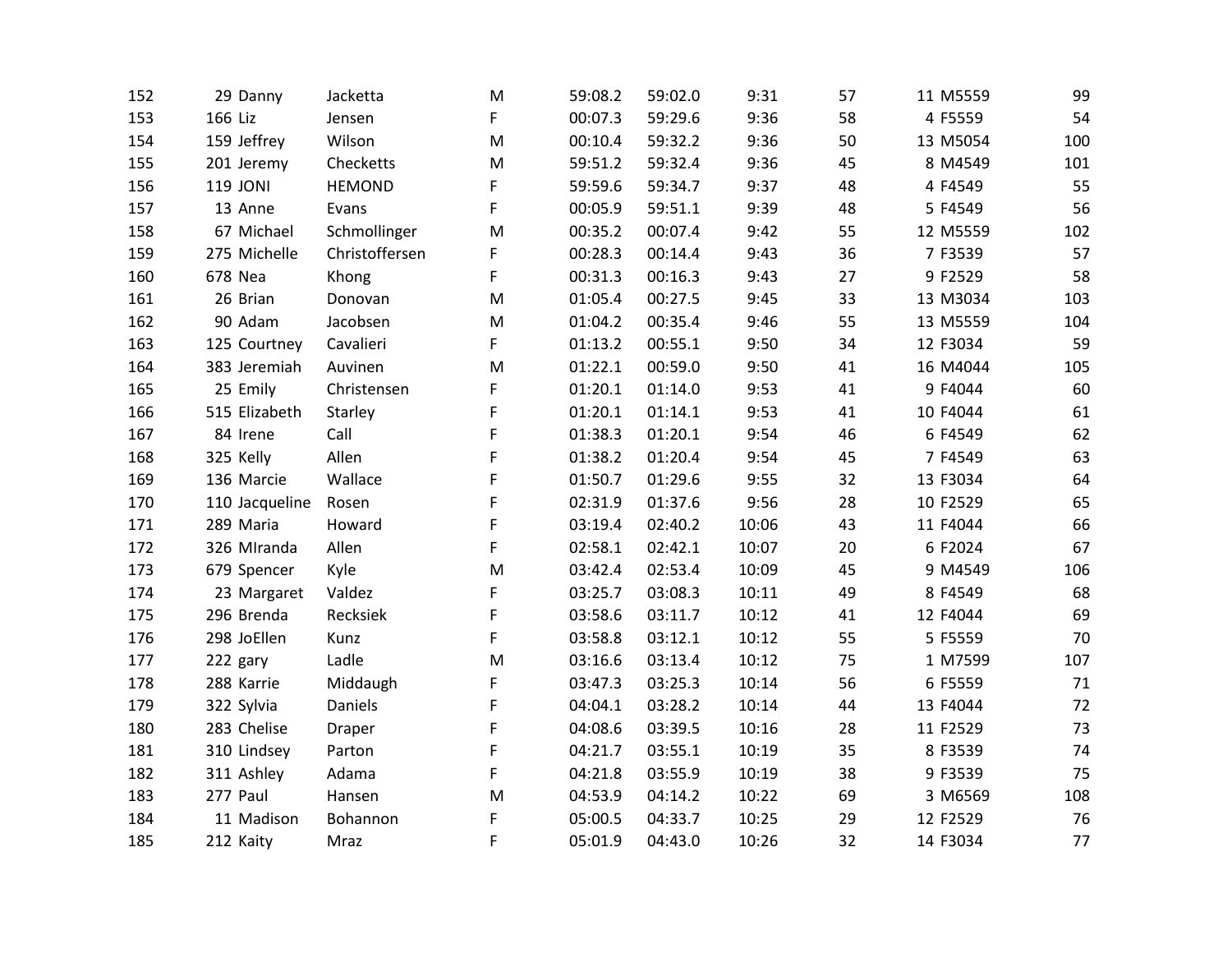| 186 | 256 Paula     | Haycock              | F | 05:07.2 | 04:44.6 | 10:27 | 71 | 1 F7074  | 78  |
|-----|---------------|----------------------|---|---------|---------|-------|----|----------|-----|
| 187 | 48 Annika     | Schwartz             | F | 05:13.7 | 05:03.6 | 10:30 | 21 | 7 F2024  | 79  |
| 188 | 191 Joshua    | Olsen                | M | 05:22.9 | 05:06.0 | 10:30 | 23 | 8 M2024  | 109 |
| 189 | 287 Marissa   | Stevenson            | F | 06:00.4 | 05:12.1 | 10:31 | 28 | 13 F2529 | 80  |
| 190 | 97 Brad       | Klemetson            | M | 07:32.1 | 05:34.8 | 10:35 | 33 | 14 M3034 | 110 |
| 191 | 96 Chris      | Holmquist            | M | 06:26.4 | 05:47.1 | 10:37 | 61 | 8 M6064  | 111 |
| 192 | 102 Garth     | Hunt                 | M | 06:48.9 | 06:33.4 | 10:44 | 37 | 13 M3539 | 112 |
| 193 | 197 Samantha  | Osterud              | F | 07:02.5 | 06:40.1 | 10:45 | 50 | 3 F5054  | 81  |
| 194 | 680 Ella      | Thompson             | F | 07:12.7 | 06:52.3 | 10:47 | 21 | 8 F2024  | 82  |
| 195 | 681 Megan     | <b>Streiff</b>       | F | 07:13.1 | 06:53.0 | 10:47 | 24 | 9 F2024  | 83  |
| 196 | 76 Dustin     | Fullmer              | M | 07:35.4 | 06:55.5 | 10:48 | 30 | 15 M3034 | 113 |
| 197 | 232 Ruby      | Rodriguez            | F | 07:13.7 | 06:57.3 | 10:48 | 23 | 10 F2024 | 84  |
| 198 | 237 Arlo      | Doyle                | M | 06:59.9 | 06:59.9 | 10:48 | 44 | 17 M4044 | 114 |
| 199 | 330 Karen     | <b>Romero Phares</b> | F | 08:24.1 | 07:10.1 | 10:50 | 35 | 10 F3539 | 85  |
| 200 | 279 Eric      | Rossiter             | M | 07:24.6 | 07:14.4 | 10:51 | 52 | 14 M5054 | 115 |
| 201 | 175 Jayme     | Vieweg               | F | 07:51.6 | 07:16.0 | 10:51 | 31 | 15 F3034 | 86  |
| 202 | 120 Justin    | Lucast               | M | 07:52.8 | 07:16.2 | 10:51 | 41 | 18 M4044 | 116 |
| 203 | 306 Monnica   | Skinner              | F | 07:39.6 | 07:19.8 | 10:52 | 53 | 4 F5054  | 87  |
| 204 | 305 Corey     | Skinner              | M | 07:40.0 | 07:20.2 | 10:52 | 53 | 15 M5054 | 117 |
| 205 | 77 Chelsea    | Fullmer              | F | 08:07.5 | 07:27.1 | 10:53 | 29 | 14 F2529 | 88  |
| 206 | 6 Marlin      | Shelley              | M | 09:00.7 | 07:54.4 | 10:57 | 73 | 2 M7074  | 118 |
| 207 | 56 Bradley    | Sampson              | M | 09:06.3 | 08:23.1 | 11:02 | 29 | 9 M2529  | 119 |
| 208 | 85 Sabra      | Gubler               | F | 09:30.2 | 08:34.4 | 11:04 | 43 | 14 F4044 | 89  |
| 209 | 193 Sam       | Findley              | M | 09:43.4 | 09:14.0 | 11:10 | 37 | 14 M3539 | 120 |
| 210 | 58 Shannon    | Powell               | F | 09:42.2 | 09:26.7 | 11:12 | 42 | 15 F4044 | 90  |
| 211 | 286 Chantal   | Ball                 | F | 10:12.8 | 09:40.2 | 11:14 | 34 | 16 F3034 | 91  |
| 212 | 103 Janelle   | Jennissen            | F | 10:51.4 | 09:54.7 | 11:17 | 28 | 15 F2529 | 92  |
| 213 | 270 Elizabeth | LaMora               | F | 11:08.3 | 10:36.1 | 11:23 | 47 | 9 F4549  | 93  |
| 214 | 218 Melana    | Kasper               | F | 11:14.6 | 10:38.1 | 11:24 | 35 | 11 F3539 | 94  |
| 215 | 389 Mel       | Lemon                | M | 11:08.1 | 11:00.8 | 11:27 | 62 | 9 M6064  | 121 |
| 216 | 34 Eric       | Goeller              | M | 11:58.9 | 11:58.9 | 11:37 | 49 | 10 M4549 | 122 |
| 217 | 284 Rochelle  | Hardman              | F | 12:27.4 | 12:02.7 | 11:37 | 46 | 10 F4549 | 95  |
| 218 | 74 Laura      | <b>Bush</b>          | F | 12:49.6 | 12:18.7 | 11:40 | 18 | 3 F1519  | 96  |
| 219 | 258 Brandon   | Jones                | M | 12:44.3 | 12:23.7 | 11:41 | 49 | 11 M4549 | 123 |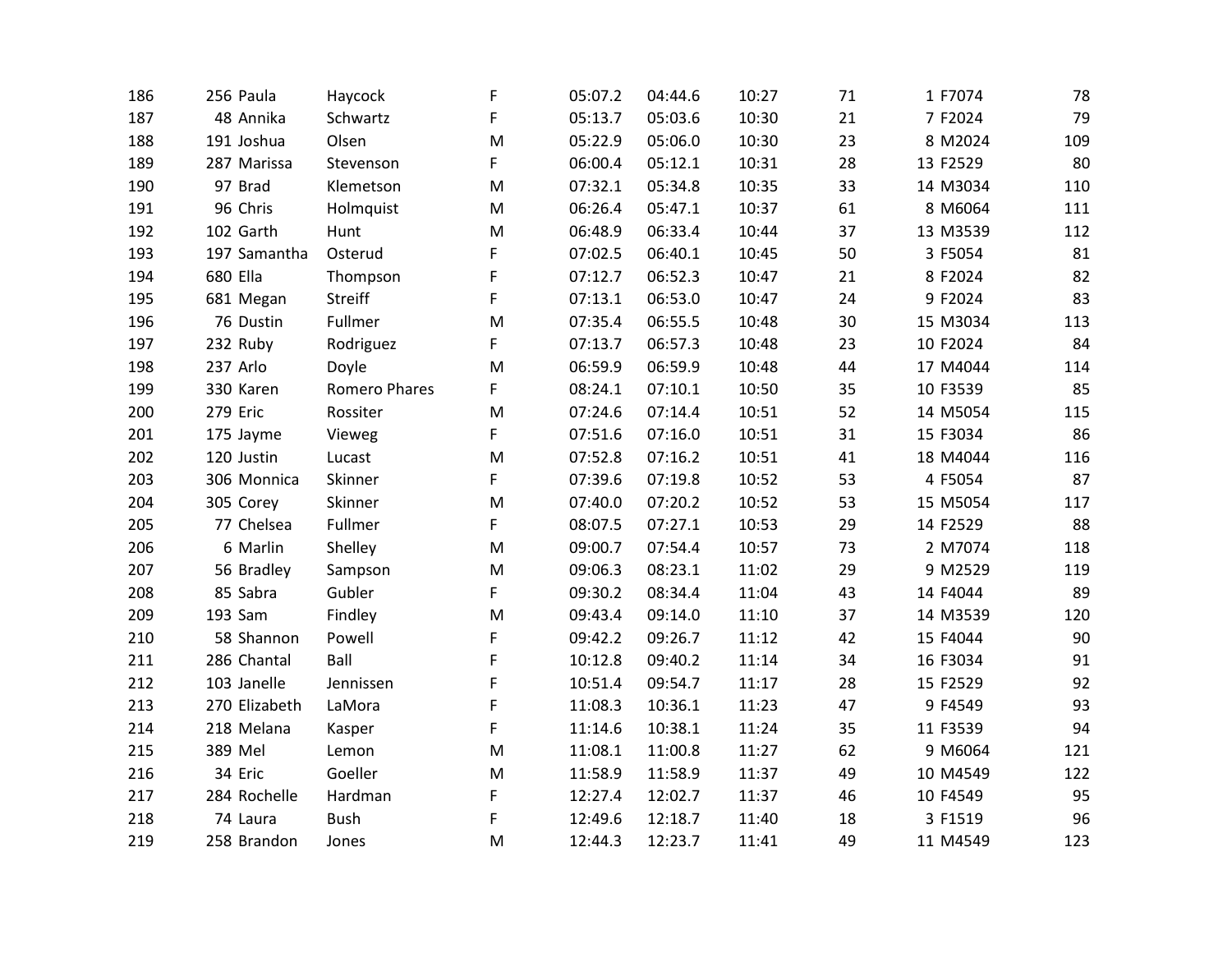| 220 | 81 Gordon     | Clarke       | M           | 13:10.2 | 12:59.5 | 11:46 | 69 | 4 M6569  | 124 |
|-----|---------------|--------------|-------------|---------|---------|-------|----|----------|-----|
| 221 | 75 Jenny      | Edmondson    | F           | 13:34.3 | 13:17.2 | 11:49 | 39 | 12 F3539 | 97  |
| 222 | 153 Clay      | Carter       | M           | 14:01.2 | 13:22.9 | 11:50 | 79 | 2 M7599  | 125 |
| 223 | 143 Sheyla    | Garcia       | F           | 14:04.2 | 13:30.2 | 11:51 | 49 | 11 F4549 | 98  |
| 224 | 91 Wade       | Miller       | M           | 14:20.7 | 13:49.2 | 11:54 | 56 | 14 M5559 | 126 |
| 225 | 278 Jenny     | Hansen       | F           | 15:03.7 | 14:07.1 | 11:57 | 62 | 4 F6064  | 99  |
| 226 | 198 Trisha    | Caldwell     | F           | 15:01.5 | 14:11.3 | 11:58 | 25 | 16 F2529 | 100 |
| 227 | 689 Peter     | Miller       | M           | 14:44.3 | 14:12.8 | 11:58 | 64 | 10 M6064 | 127 |
| 228 | 27 Caroline   | Jacketta     | F           | 15:15.2 | 14:40.4 | 12:03 | 22 | 11 F2024 | 101 |
| 229 | 319 Frances   | Siniscalchi  | F           | 15:28.6 | 14:51.7 | 12:04 | 60 | 5 F6064  | 102 |
| 230 | 69 Tiane      | Allred       | $\mathsf F$ | 15:28.7 | 14:52.0 | 12:05 | 33 | 17 F3034 | 103 |
| 231 | 86 Teresa     | Taylor       | F           | 15:54.6 | 15:13.8 | 12:08 | 59 | 7 F5559  | 104 |
| 232 | 233 Dean      | Osborn       | M           | 16:42.2 | 15:48.7 | 12:14 | 72 | 3 M7074  | 128 |
| 233 | 285 Michael   | Hughes       | M           | 16:17.7 | 15:56.4 | 12:15 | 62 | 11 M6064 | 129 |
| 234 | 239 Jody      | Bell         | F           | 17:06.7 | 16:03.8 | 12:16 | 41 | 16 F4044 | 105 |
| 235 | 223 Mike      | Valles       | ${\sf M}$   | 16:56.0 | 16:28.1 | 12:20 | 56 | 15 M5559 | 130 |
| 236 | 173 Diana     | Ulibarri     | F           | 17:27.1 | 16:40.5 | 12:22 | 63 | 6 F6064  | 106 |
| 237 | 80 Rocky      | Ulibarri     | M           | 17:27.7 | 16:42.6 | 12:22 | 61 | 12 M6064 | 131 |
| 238 | 59 Amber      | Green        | F           | 17:26.5 | 16:42.9 | 12:22 | 37 | 13 F3539 | 107 |
| 239 | 316 Kathleen  | Berry        | F           | 18:34.0 | 17:45.1 | 12:32 | 47 | 12 F4549 | 108 |
| 240 | 176 Christina | Rogers       | F           | 18:21.1 | 17:46.1 | 12:33 | 31 | 18 F3034 | 109 |
| 241 | 230 Robert    | Davis        | M           | 19:00.0 | 18:10.6 | 12:37 | 50 | 16 M5054 | 132 |
| 242 | 323 Lynette   | Halling      | F           | 18:49.7 | 18:19.7 | 12:38 | 61 | 7 F6064  | 110 |
| 243 | 243 Malarkey  | Hartley      | F           | 19:06.0 | 18:26.9 | 12:39 | 43 | 17 F4044 | 111 |
| 244 | 68 Lisa       | Schmollinger | F           | 19:54.9 | 19:16.0 | 12:47 | 54 | 5 F5054  | 112 |
| 245 | 683 Denise    | Checketts    | F           | 21:58.9 | 20:58.4 | 13:04 | 60 | 8 F6064  | 113 |
| 246 | 152 Robert    | Lewis        | M           | 21:36.4 | 21:12.9 | 13:06 | 25 | 10 M2529 | 133 |
| 247 | 154 Karen     | Lewis        | F           | 21:37.6 | 21:14.5 | 13:06 | 28 | 17 F2529 | 114 |
| 248 | 195 Wendy     | Wadsworth    | F           | 23:30.4 | 22:45.7 | 13:21 | 52 | 6 F5054  | 115 |
| 249 | 234 Kristin   | Osborn       | F           | 23:43.6 | 22:49.7 | 13:22 | 71 | 2 F7074  | 116 |
| 250 | 57 Stephanie  | Cable        | F           | 23:36.1 | 22:50.0 | 13:22 | 57 | 8 F5559  | 117 |
| 251 | 155 Chris     | Lewis        | M           | 23:43.4 | 23:10.1 | 13:25 | 69 | 5 M6569  | 134 |
| 252 | 47 Jon        | Schwartz     | M           | 24:07.6 | 23:57.8 | 13:33 | 52 | 17 M5054 | 135 |
| 253 | 35 Natalie    | Goodwin      | F           | 24:08.5 | 23:58.5 | 13:33 | 46 | 13 F4549 | 118 |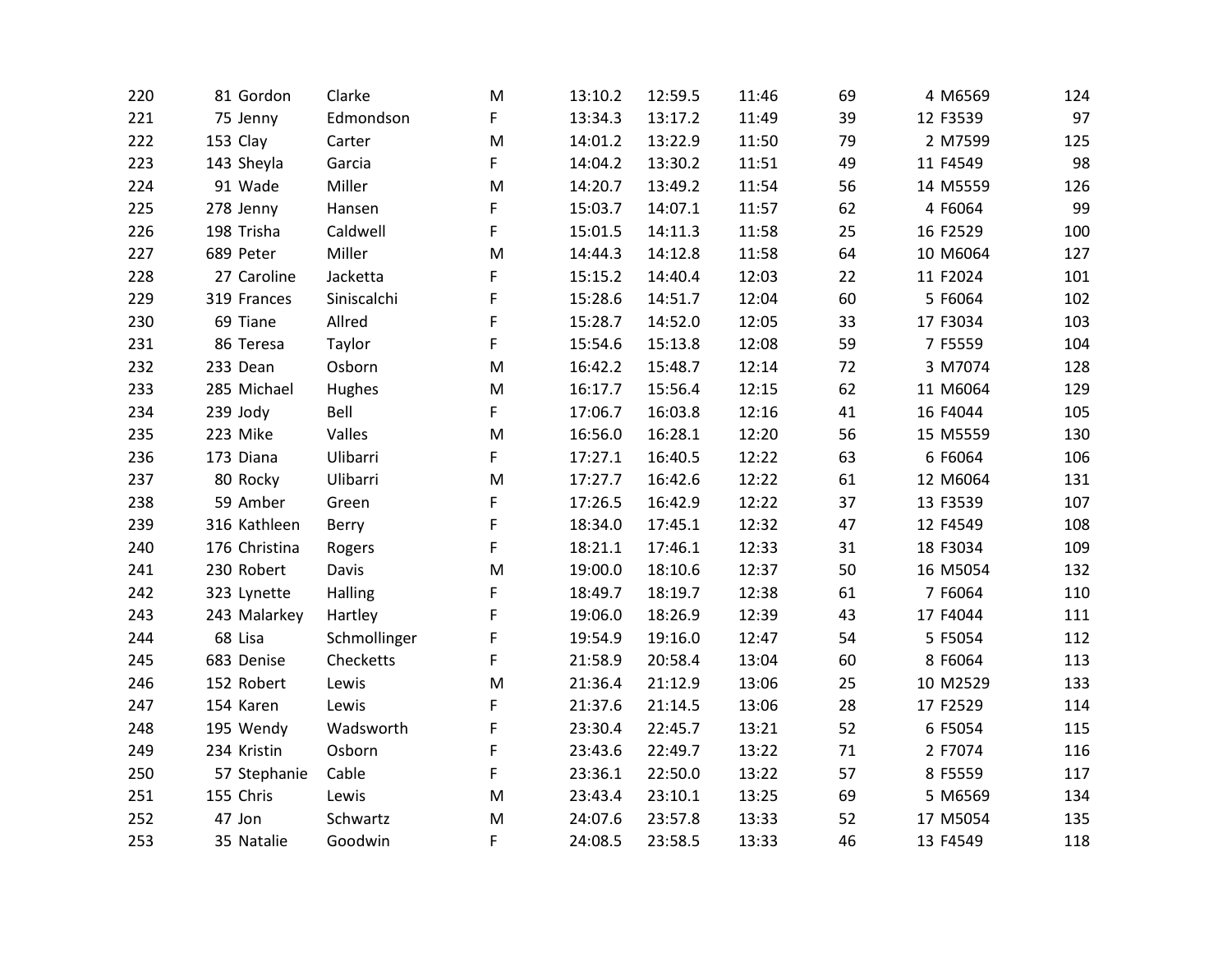| 254 | 46 Kirsten   | Schwartz         | F | 24:07.8 | 23:59.8 | 13:33 | 53 | 7 F5054  | 119 |
|-----|--------------|------------------|---|---------|---------|-------|----|----------|-----|
| 255 | 95 Shauna    | Sowles           | F | 26:00.3 | 25:20.3 | 13:46 | 51 | 8 F5054  | 120 |
| 256 | 248 Jez      | Garcia           | F | 25:53.6 | 25:45.0 | 13:50 | 41 | 18 F4044 | 121 |
| 257 | 149 Cherilyn | Strahan          | F | 26:30.1 | 25:57.7 | 13:52 | 50 | 9 F5054  | 122 |
| 258 | 108 Glen     | Koga             | M | 26:56.7 | 25:58.5 | 13:52 | 74 | 4 M7074  | 136 |
| 259 | 300 Chloie   | Wilson           | F | 28:37.6 | 28:16.7 | 14:14 | 18 | 4 F1519  | 123 |
| 260 | 214 Robert   | Springer         | M | 28:58.8 | 28:23.2 | 14:15 | 16 | 5 M1519  | 137 |
| 261 | 320 Melody   | Hernandez        | F | 29:38.5 | 28:46.4 | 14:19 | 20 | 12 F2024 | 124 |
| 262 | 32 Lisa      | Hancock          | F | 30:26.6 | 30:12.1 | 14:33 | 50 | 10 F5054 | 125 |
| 263 | 137 Kristie  | Scothern         | F | 32:52.4 | 32:14.6 | 14:53 | 50 | 11 F5054 | 126 |
| 264 | 121 Rebekah  | <b>Braly</b>     | F | 32:51.9 | 32:15.4 | 14:53 | 46 | 14 F4549 | 127 |
| 265 | 290 David    | Swan             | M | 33:40.1 | 32:52.7 | 14:59 | 59 | 16 M5559 | 138 |
| 266 | 21 Olaf      | Questereit       | M | 33:49.4 | 32:57.1 | 15:00 | 53 | 18 M5054 | 139 |
| 267 | 118 Laura    | Pereira          | F | 34:34.7 | 33:35.9 | 15:06 | 61 | 9 F6064  | 128 |
| 268 | 682 Laurie   | <b>Brussow</b>   | F | 34:49.9 | 34:08.9 | 15:11 | 72 | 3 F7074  | 129 |
| 269 | 207 Brad     | Merrill          | M | 35:01.4 | 34:09.7 | 15:11 | 63 | 13 M6064 | 140 |
| 270 | 328 Wendy    | Van De Kamp      | F | 35:16.1 | 34:34.9 | 15:15 | 73 | 4 F7074  | 130 |
| 271 | 79 Amy       | <b>SMITH</b>     | F | 36:08.2 | 35:25.8 | 15:24 | 40 | 19 F4044 | 131 |
| 272 | 18 Rebecca   | Roper            | F | 36:34.4 | 35:52.6 | 15:28 | 45 | 15 F4549 | 132 |
| 273 | 199 Karlie   | Christensen      | F | 37:16.1 | 36:38.5 | 15:35 | 29 | 18 F2529 | 133 |
| 274 | 215 Eric     | Miller           | M | 40:38.8 | 39:47.5 | 16:06 | 46 | 12 M4549 | 141 |
| 275 | 213 Taryn    | Nicksic-Springer | F | 40:38.5 | 39:48.2 | 16:06 | 46 | 16 F4549 | 134 |
| 276 | 28 Danielle  | Jacketta         | F | 40:35.1 | 40:00.8 | 16:08 | 31 | 19 F3034 | 135 |
| 277 | 299 Bailey   | Workman          | F | 40:35.5 | 40:01.7 | 16:08 | 30 | 20 F3034 | 136 |
| 278 | 294 Darlene  | Daugherty        | F | 40:44.0 | 40:23.7 | 16:12 | 38 | 14 F3539 | 137 |
| 279 | 236 Willis   | <b>Blakely</b>   | M | 42:23.6 | 41:53.7 | 16:26 | 44 | 19 M4044 | 142 |
| 280 | 235 Susan    | Blakely          | F | 46:56.7 | 46:30.3 | 17:11 | 42 | 20 F4044 | 138 |
| 281 | 314 Valarie  | Mayoral          | F | 58:17.0 | 57:30.7 | 18:57 | 44 | 21 F4044 | 139 |
| 282 | 266 Amy      | Perry            | F | 58:31.9 | 57:46.6 | 19:00 | 39 | 15 F3539 | 140 |